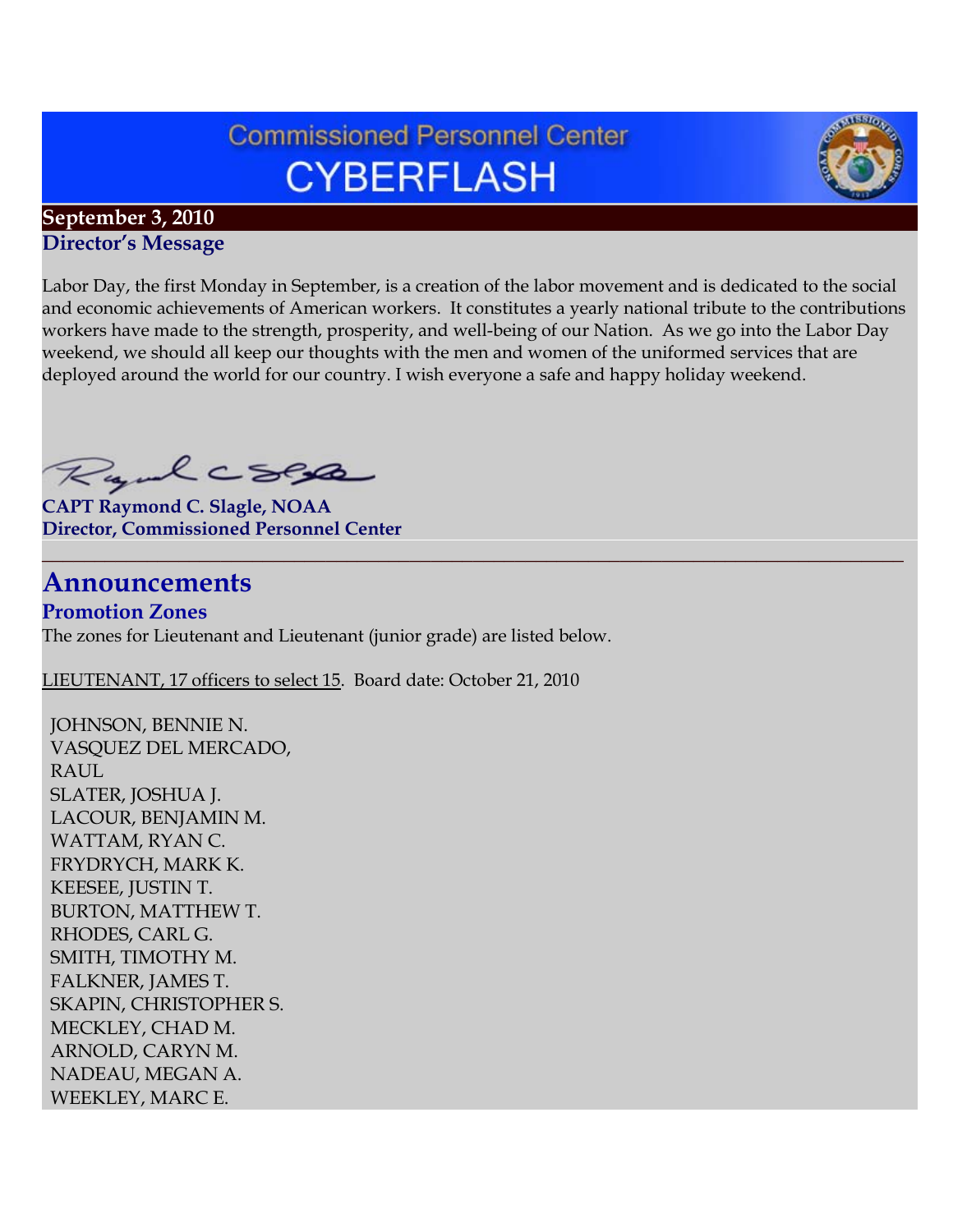#### SWEENEY, PATRICK M. III

LIEUTENANT (junior grade) Select fully qualified as determined by the Board. Board date: October 21, 2010

MAGGIED, AARON D. KOSENKO, MARINA O. GEBAUER, JOHANNES A. COWAN, DAVID B. COUSINS, JASMINE L. O'LEARY, MATTHEW H. MARINO, MICHAEL J. KEEN, LYNDSEY E. JELLISON, KYLE R. LOY, STEVEN T. GIBSON, LAURA L. HELKER, VAN T. JOHNSTON, ALEXANDER G. ALEX, CARMEN M. FORREST, MATTHEW R. DRURY, ALICE E. BEGUN, BRYAN M. DAVISON, ALBERT E. HEDGEPETH, LEIGH C. SLAUGHTER, SARA A. RYDLEWICZ, RENI L. CARRIER, JOSEPH K. CRESS, ZACHARY P. MITCHELL, ROBERT J. SIMS, TANNER A. PFUNDT, ADAM C. KENNEDY, BRIAN R. REUL, TAMERA J. SCHILL, KELLY M. PAYNE, AMBER M. IMBERI, ANTHONY J. VEJAR, DAVID O. WILSON, JASON P. PARRISH, ALISE N. FLOYD, BRETT E. SILAGI, MICHAEL S. NGUYEN, LINH K.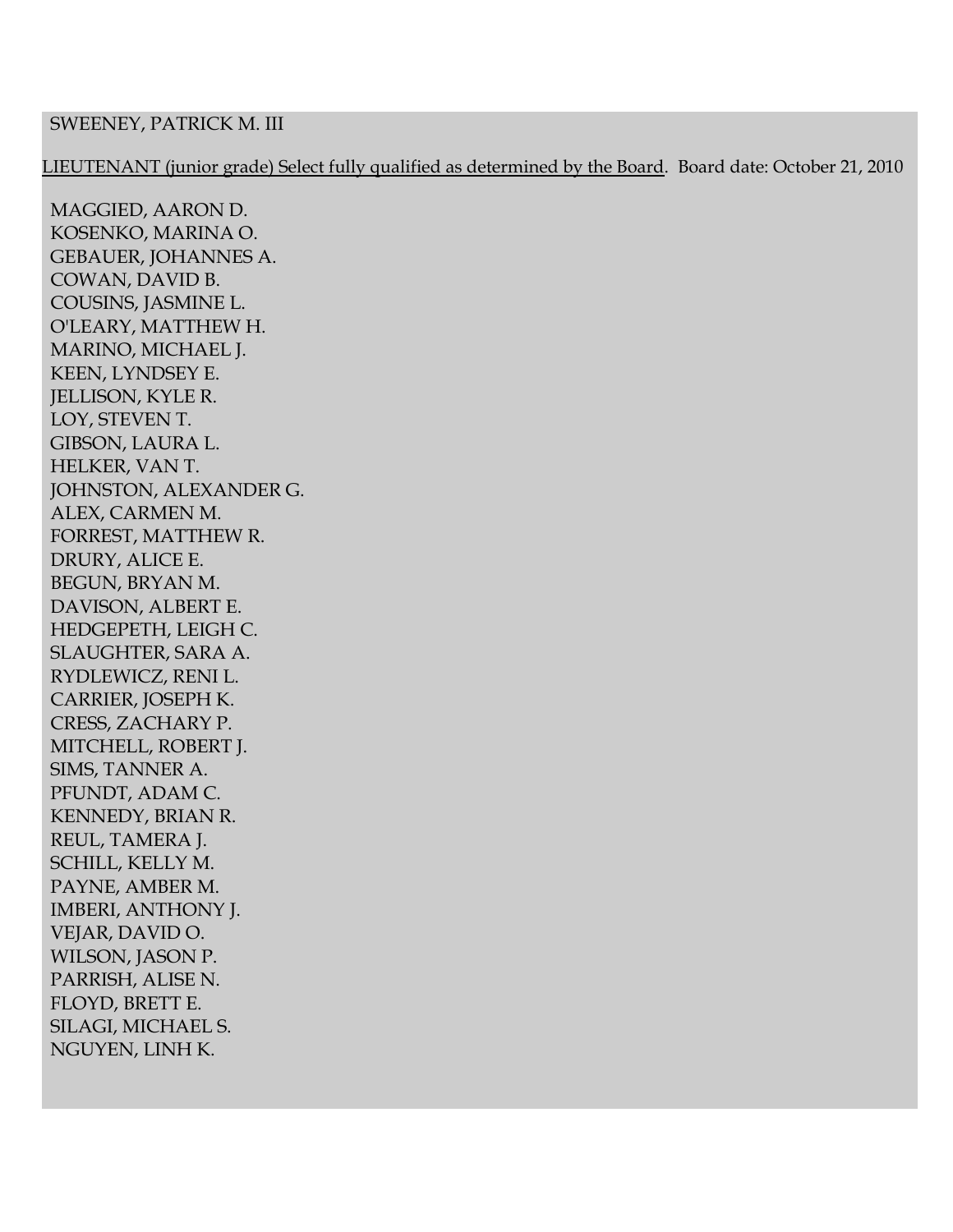## **NOAA Corps Recruiting**

The NOAA Corps received 95 complete applications for BOTC 117 and selected 14 candidates. This large number, and in fact the most applications received in our recent past, was the direct result of the efforts by all who served by assisting the Recruiting Office. We wish to continue this outstanding effort and I am looking for volunteers to staff the career fairs scheduled for this fall. Please review the scheduled fairs at [http://www.noaacorps.noaa.gov/recruiting/index.html,](http://www.noaacorps.noaa.gov/recruiting/index.html) and contact the Recruiting Office with your availability to help.

#### **NOAA Corps Payroll Office Renovations**

The NOAA Corps Payroll office in Topeka, KS is undergoing renovations. This renovation is scheduled to be completed NLT January 15, 2011. It is requested that during the renovation period all correspondence be made via email. All emails will be addressed immediately upon receipt, but please be aware that a response may take a little longer than usual.

## **Closing Date for PCS Vouchers**

The closing date of PSC vouchers for payment this fiscal year is September 9th. Please submit your PCS vouchers to CPC by this closing date.

#### **Important TDY and PCS travel Change**

Per the Joint Federal Travel Regulation, Effective October 1, 2010: A 'hotel' receipt from an online booking agent, that is not itemized, is not a lodging receipt and WILL NOT be reimbursed.

#### **Deepwater Horizon**

All officers that volunteered and participated in the Deepwater Horizon deployment, thank you. Operation Clean Sweep, which commenced on August 20, 2010, is a 60 day operations in the Gulf of Mexico. We will continue to support the effort in the Gulf through the end of Operation Clean Sweep.

# **Uniformed Services Organizations**

(Submitted by CAPT Parsons, NOAA Ret)

*Uniformed Services' Organizations: Who Needs Them? You Do* 

Each of you, at one time or another, has received membership solicitations - through the mail or by phone - from "military organizations" promising to protect your many benefits and lobby Congress on your behalf. More junk mail or annoying phone calls offering to provide a service for which you have no need? After all, the significant benefits you and your family have earned as a result of your NOAA Corps service are untouchable and will only improve over time………..or will they?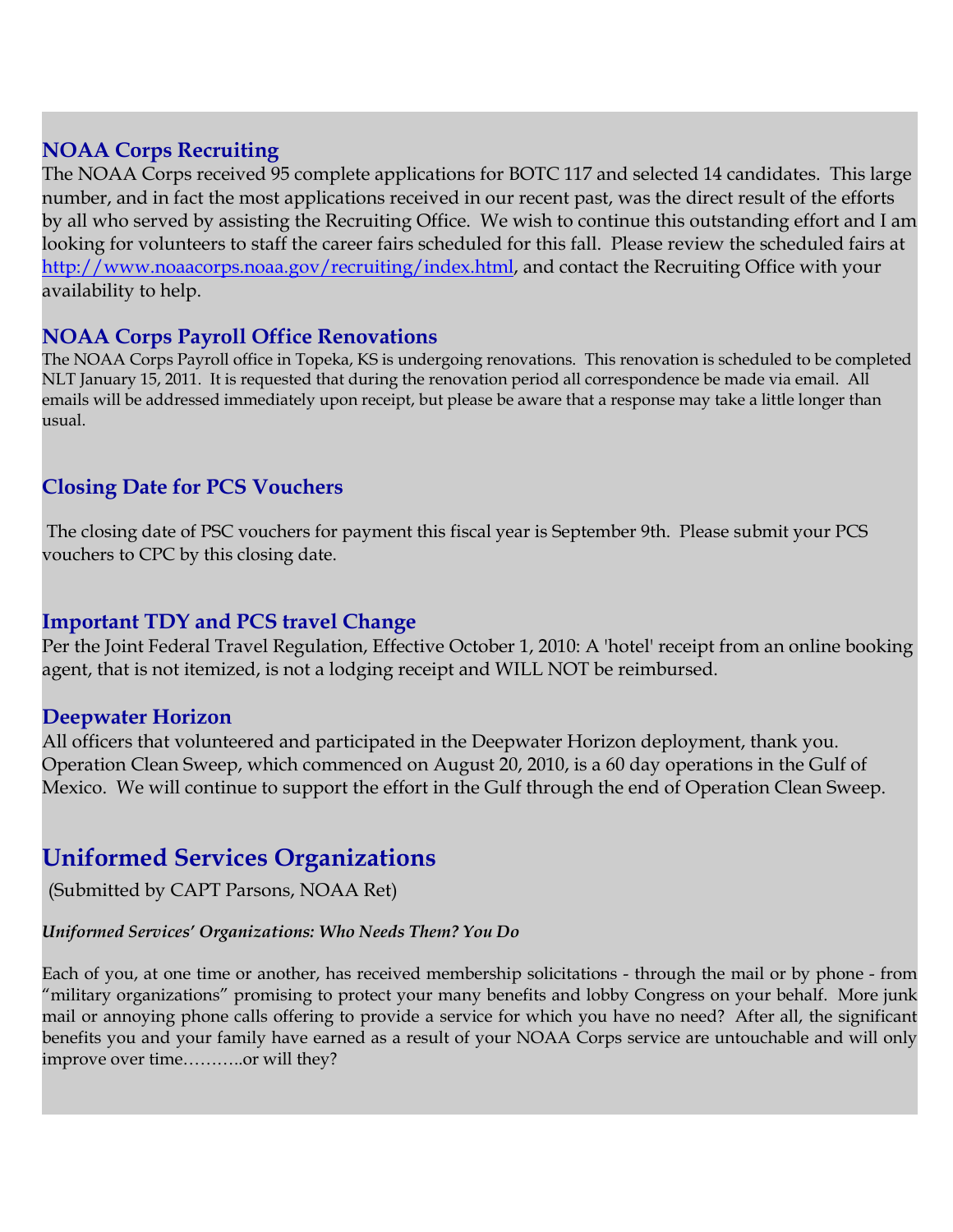Most of us take our service benefits for granted; however, the reality is that with increased Federal spending and growing deficits, there is no shortage of lawmakers willing to lump uniformed service benefits in with other Federal entitlements being eyed for cost controls. To put this in perspective, active duty officers should be concerned about the prospects for serious erosion of retirement benefits. Retired officers, as well as active duty officers, should be concerned about the prospects for reductions in retirement healthcare benefits.

With every passing year, fewer members of the Administration and Congress have any uniformed service experience including 95% of congressional staffs. These decision-makers must be continually educated about the commitments made to uniformed service members and their families and the unique requirements of this community. They must be reminded that active duty and retired entitlements are earned compensation, not needsbased, and must be honored.

More than 30 military, veterans and uniformed service organizations, working independently and in partnership through The Military Coalition [\(http://www.themilitarycoalition.org/\)](http://www.themilitarycoalition.org/) and the National Military and Veterans Alliance, pursue common core goals on behalf of the millions of active duty and former uniformed service members and their families including:

- educating government leaders and the public on the extraordinary demands and sacrifices associated with a career in uniformed service, and the need to maintain a unique system of compensation and benefits to attract and retain the kinds of high-quality men and women needed to meet the Nation's requirements;
- maintaining uniformed service compensation and benefits at levels sufficient to attract and retain professional uniformed service members for careers of service to the Nation;
- promoting and representing the interests of the entire uniformed services community, including members' families and survivors, and responding to assaults upon the compensation and benefits earned by members of that community; and
- influencing the development and implementation of legislation and policies affecting the uniformed services community.

The organizations that have historically represented the interests of the wider uniformed service community (active duty, retired, family members and survivors), including the NOAA Corps, are the Military Officers Association of America (MOAA), National Association for Uniformed Services (NAUS), National Military Family Association (NMFA), and Reserve Officers Association (ROA). More than three-quarters of you now on active duty were not present in the mid-1990s when the Administration made a serious attempt to disestablish the NOAA Corps. Fortunately, these organizations came to the vigorous defense of the Corps. In part, you owe your present careers to the stalwart support provided by these organizations. Had they not stepped up, it's not hard to imagine a different outcome.

Because each of these organizations is an independent, nonprofit, and politically non-partisan association, membership in these associations and participation in their activities by active duty service members does not constitute "prohibited political activity."

However, the associations' continuing ability to adequately represent your interests requires resources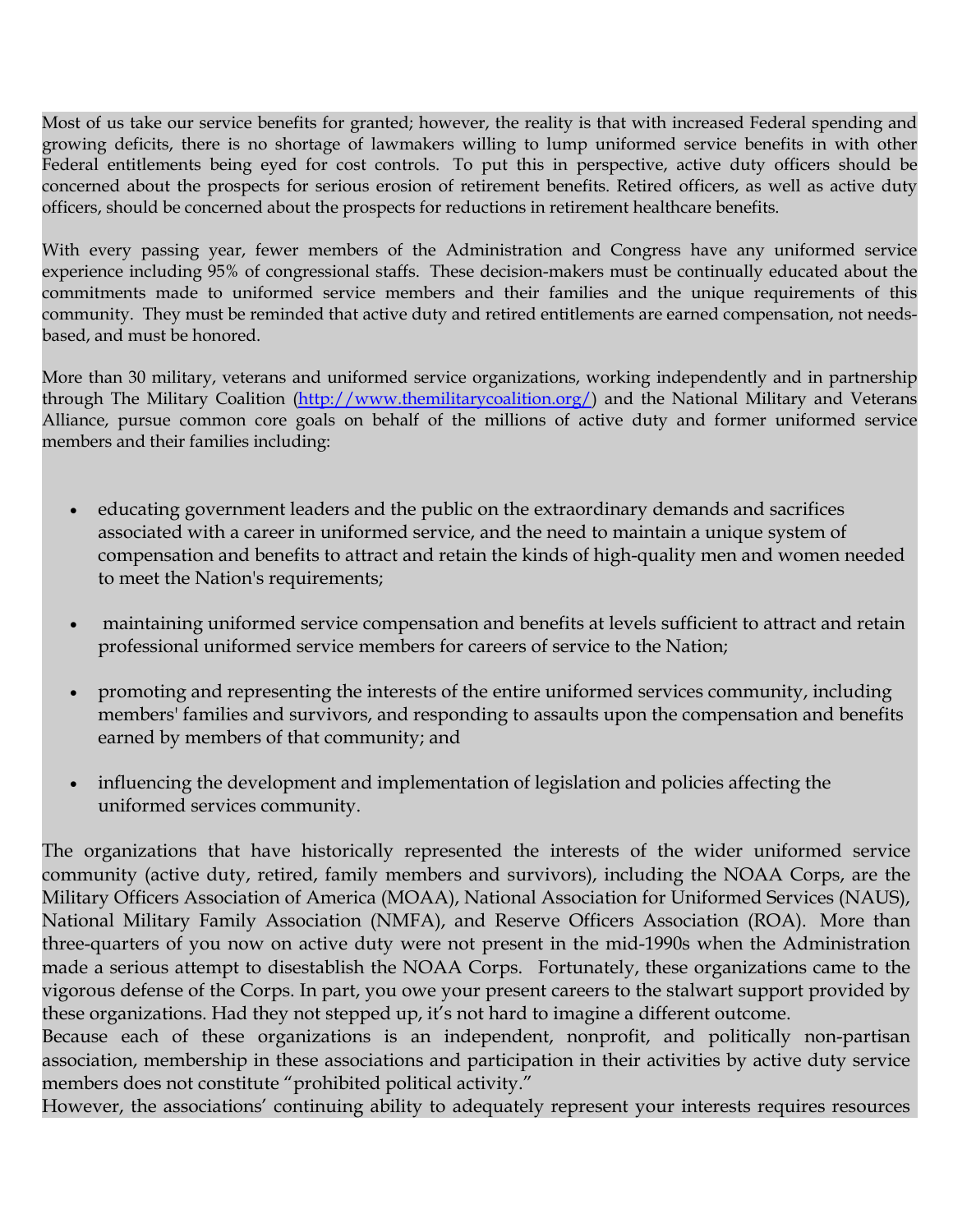and a reliance on strong and proactive memberships, and relatively low-cost dues, to carry out this work on your behalf. Unfortunately, NOAA Corps membership in each of these organizations is disappointingly low. You have and will continue to benefit from the advocacy of the associations regardless of your participation; however, there is strength in numbers and your membership in these associations and support for their efforts are the keys to their success.

In addition to the overarching goals of these associations, additional benefits derived from membership include access to:

- 1. benefit, entitlement and legislative information;
- 2. family and survivor support assistance;
- 3. career transition, employment and professional development assistance;
- 4. college scholarship programs for members and their families;
- 5. finance and insurance services; and

6. travel services.

You are encouraged to reflect on the entitlements you have earned as officers of the NOAA Corps and to consider the advantages to you, your family, and the Corps of membership in one or more of these organizations. Please take the time to visit each of the association web sites to learn more about the valuable work they are doing on your behalf, consider becoming a member, and contact any of the individuals listed below if you have any questions or suggestions for improving NOAA Corps participation.

Military Officers Association of America (MOAA) - <http://www.moaa.org/>

National Association for Uniformed Services (NAUS) - <http://www.naus.org/>

National Military Family Association (NMFA) - <http://www.militaryfamily.org/>

Reserve Officers Association (ROA) - <http://www.roa.org/site/PageServer>

CAPT Roger L. Parsons, NOAA (ret.) – NAUS Board of Directors (roger.l.parsons@gmail.com)

CAPT Dave Peterson, NOAA (ret.) – MOAA Board of Directors (Kmpdhp@comcast.net)

Cheryl Glang – Vice Chair, NMFA Board of Governors (glanghaus@comcast.net)

#### **\_\_\_\_\_\_\_\_\_\_\_\_\_\_\_\_\_\_\_\_\_\_\_\_\_\_\_\_\_\_\_\_\_\_\_\_\_\_\_\_\_\_\_\_\_\_\_\_\_\_\_\_\_\_\_\_\_\_\_\_\_\_\_\_\_\_\_\_\_\_\_\_\_\_\_\_\_\_\_\_\_\_\_\_\_\_\_\_ Upcoming Uniform and Awards Board Meetings**

September 7 October 5

November

#### **\_\_\_\_\_\_\_\_\_\_\_\_\_\_\_\_\_\_\_\_\_\_\_\_\_\_\_\_\_\_\_\_\_\_\_\_\_\_\_\_\_\_\_\_\_\_\_\_\_\_\_\_\_\_\_\_\_\_\_\_\_\_\_\_\_\_\_\_\_\_\_\_\_\_\_\_\_\_\_\_\_\_\_\_\_\_\_\_ Approved Retirements/Resignations/Separations**

The following officers have approved retirements, resignations, or separations. Be sure to thank them for their service to NOAA and nation and wish them the best the next time you see these officers!

| LT Amanda M. Hancock       | September 19, 2010 |
|----------------------------|--------------------|
| <b>CAPT</b> James Verlaque | October 1, 2010    |
| CDR Paul L. Schattgen      | October 1, 2010    |
| LTJG Oliver Brown          | October 15, 2010   |